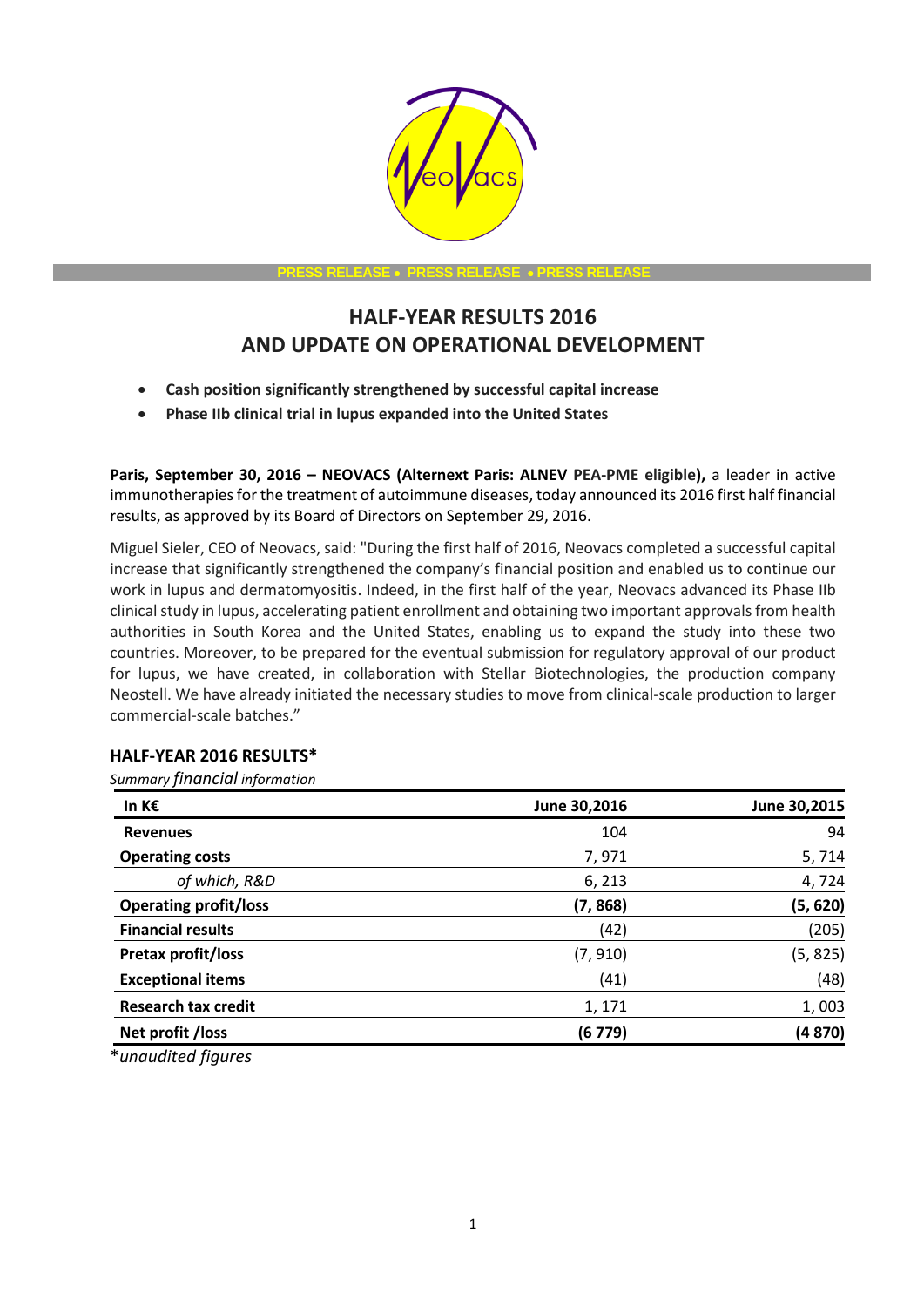#### **Increased R&D expenses in line with expectations**

For the six months ended June 30, 2016, operating expenses amounted to € 7.8 million. This increase in line with the guidance reflects the funding of the Phase IIb clinical study in lupus, especially the geographical expansion into the US, increased patient enrollment and preparation of clinical batches for the next phase III study. In parallel, Neovacs prepared for the initiation of a Phase IIa study in Europe for the treatment of dermatomyositis with IFN-K. The company is also pursuing preclinical work in AMD (agerelated macular degeneration), solid tumors (VEGF-K), allergies (IL4 / IL-13) and diabetes type I (IFN-K).

Research and development expenses in the first half of 2016 were € 6.2 million, compared to € 4.7 million in the first half of 2015, and accounted for almost 80% of operating expenses.

As a result, the operating loss was € 7.9 million for the first half of 2016, compared to € 5.6 million for the same period in 2015, in line with expectations.

Inclusive of the tax income related to the research tax credit (CIR) of € 1.2 million, net loss was € 6.8 million, compared to  $\epsilon$  4.9 million for the same period in 2015.

## **Significantly strengthened financial position**

A capital increase with preferential subscription rights of € 8.0 million completed on June 23, 2016 strengthened the financial structure of the company. Cash and cash equivalents amounted to € 9.2 million at June 30, 2016 compared to € 6.0 million at June 30, 2015.

The Company also has two equity lines with Kepler Cheuvreux totaling € 13 million, which it could potentially use to have a net working capital sufficient to meet its obligations for the next twelve months.

# **KEY HIGHLIGHTS IN THE FIRST HALF OF 2016: COMPLETED SIGNIFICANT STEPS TO ENSURE THE CONTINUITY OF DEVELOPMENT PLAN**

- **Creation of a joint production company with Stellar Biotechnologies,** which has collaborated with Neovacs for many years. Neostell will be located in the Ile-de-France area and is expected to manufacture all kinoids for Neovacs, starting with IFNa Kinoid. Neostell also plans to manufacture and sell other KLH-based immunotherapy products for third-party customers worldwide. The trigger investments for this production unit are expected after the announcement of the Phase IIb study results of IFNa Kinoid in lupus, currently led by Neovacs.
- **Continuation of the Phase IIb study of IFNa Kinoid in lupus** whose objective is to evaluate the biological and clinical efficacy of IFNa Kinoid in patients with moderate to severe forms of lupus.
- **Obtaining approval of authorities in South Korea and in the US to expand the Phase IIb study in lupus into those countries**. This clinical trial is expected to enroll 178 patients in 19 countries in Latin America, Asia, Europe and the United States.
- **Authorization by European authorities to initiate the clinical Phase IIa study in dermatomyositis**. This multicenter study plans to enroll 30 adult patients in Europe (France, Italy, Germany, UK and Switzerland) and will evaluate the immunogenicity, tolerability and the biological and clinical efficacy of IFNa kinoid.
- **Successful capital increase raising 8 million euros**. This significantly strengthened the Company's financial postition, providing additional resources to finance operations, in particular, preclinical, clinical and external costs related to the development of IFNa Kinoid for the treatment of lupus.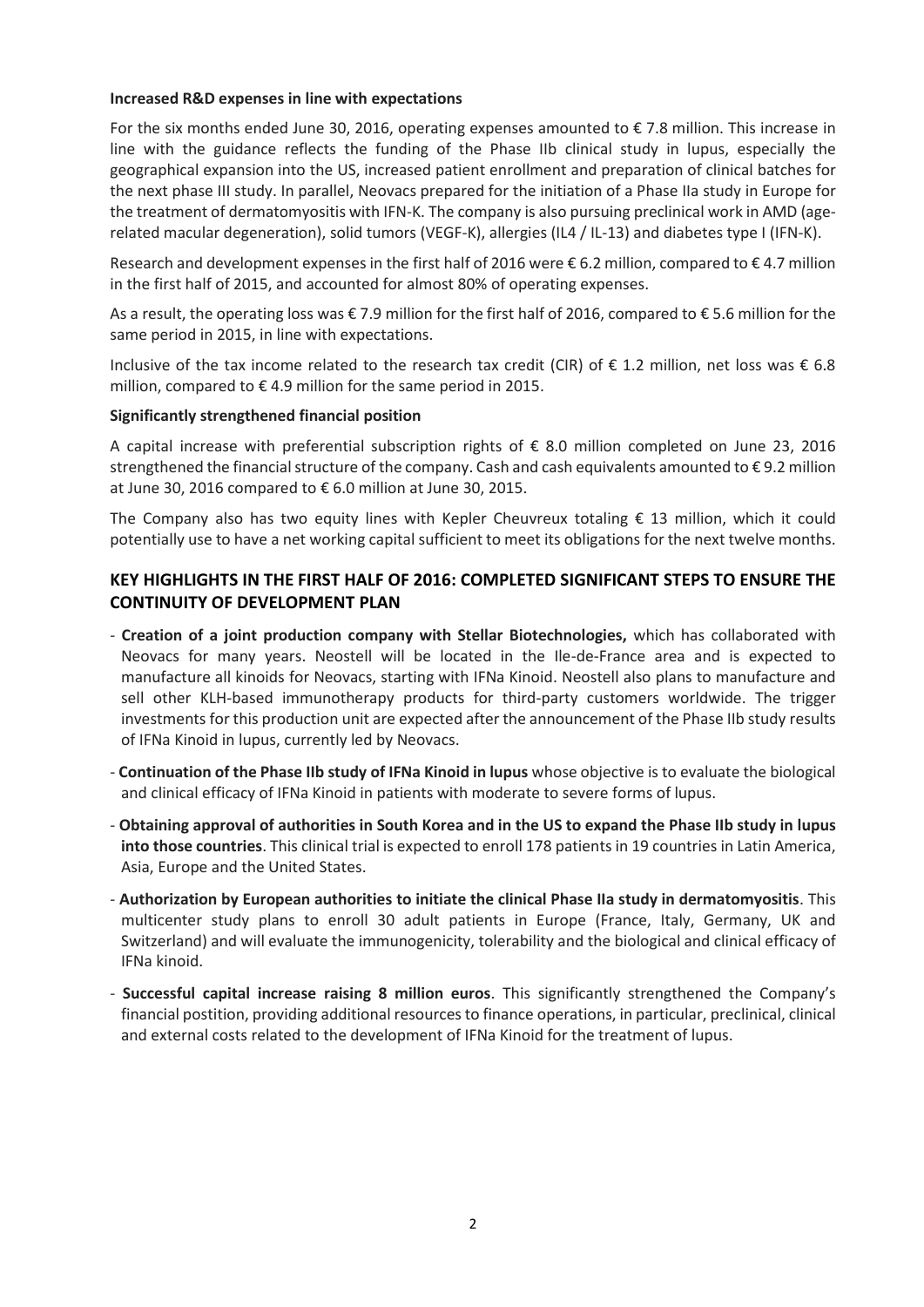## **OUTLOOK FOR THE SECOND HALF OF 2016: TOP PRIORITY -IFNa KINOID & REDUCTION OF THE EXPENSES FOR THE PHASE IIb STUDY**

## - **Advance the Phase IIb study with IFNa Kinoid in lupus**

The company carried out the bulk of spending for this study in the 1st half of 2016, it will continue to focus on the most advanced product of its technology: IFNa Kinoid in lupus, without the need for additional investments.

This product is currently in a Phase IIb study. Neovacs plans to enroll 178 patients in 19 countries in Asia, Europe, Latin America and the United States.

#### - **Initiate a Phase IIa study with IFNa Kinoid in dermatomyositis**

The company plans to initiate a Phase IIa study in dermatomyositis, in close cooperation with European disease specialists. This multicenter study plans to enroll 30 patients in Europe (France, Italy, Germany, UK and Switzerland). The trial will be in two parts: the first part will document the immune response induced by IFNa Kinoid and the second part will evaluate the safety and efficacy - biologically and clinically - of IFNa kinoid.

#### - **Neovacs' International Scientific Board to meet in New York**

Neovacs has appointed to its International Scientific Board a group of renowned scientists, which should enable the company to find new and interesting scientific collaborations for the development of its therapeutic vaccines and their applications. This Board is expected to meet before the end of this year to discuss recent scientific findings (or publications) linking the role of IFNa to several autoimmune diseases.

#### **- Neovacs to participate at BIO Europe 2016**

To support its growth, the company is seeking new partnerships and is talking with several international and regional firms. To this end, Neovacs will present at attend BIO Europe 2016 to be held in Cologne November 7-9, 2016. This is a major partnering event for the biotechnology industry.

#### **About Neovacs**

Created in 1993, Neovacs is today a leading biotechnology company focused on an active immunotherapy technology platform (Kinoids) with applications in autoimmune and/or inflammatory diseases. On the basis of the company's proprietary technology for inducing a polyclonal immune response (covered by five patent families that potentially run until 2032) Neovacs is focusing its clinical development efforts on IFNα-Kinoid, an immunotherapy being developed for the indication of lupus. Neovacs is also conducting preclinical development works on other therapeutic vaccines in the fields of auto-immune diseases, oncology and allergies. The goal of the Kinoid approach is to enable patients to have access to safe treatments with efficacy that is sustained in these life-long diseases.

#### **For more information on Neovacs, please visit www.neovacs.fr**

#### **Contacts**

**NEOVACS Charlene Masson** +33 (0)1 53 10 93 00 [cmasson@neovacs.com](mailto:cmasson@neovacs.com)

**Press/U.S. Inquiries – The Ruth Group Lee Roth/Joseph Green** +1-646-536-7012 / 7013 [lroth@theruthgroup.com](mailto:msollid@theruthgroup.com) / jgreen@theruthgroup.com